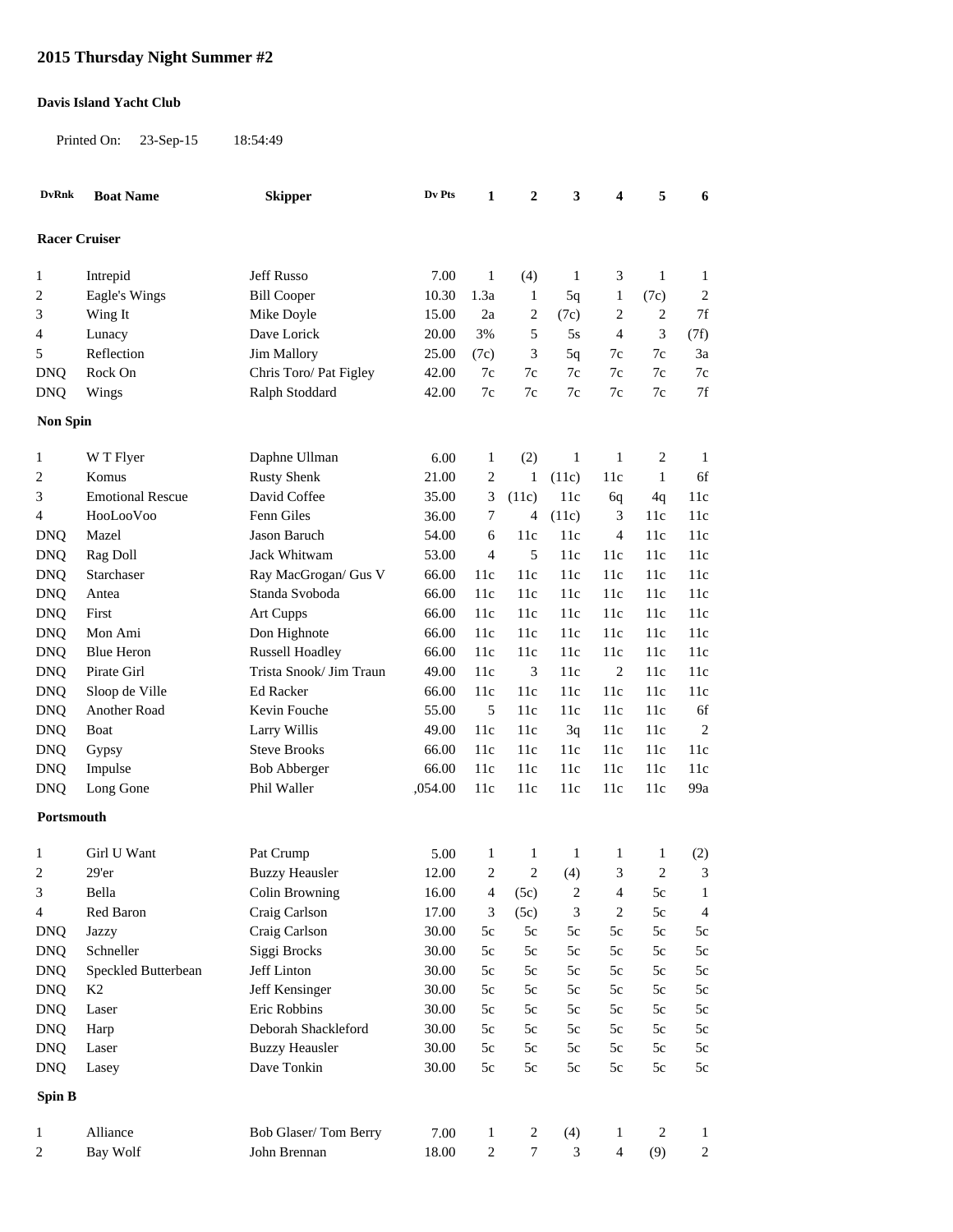| 3                       | Abracadabra             | <b>Emily Kropp</b>      |         | 19.50 (13c)    | 4              | $\mathbf{1}$   | 6.5          | 5              | 3                |
|-------------------------|-------------------------|-------------------------|---------|----------------|----------------|----------------|--------------|----------------|------------------|
| 4                       | Tenacity                | Ken Hardy               | 21.00   | (13c)          | 3              | $\overline{c}$ | 3            | 1              | 12q              |
| 5                       | Junior                  | Frank Selph Jr          | 23.00   | 5              | (13c)          | 5              | 5            | 3              | 5                |
| 6                       | Meltemi                 | Alex Korakis            | 26.00   | 3              | 5              | (9)            | $\,8\,$      | 6              | 4                |
| 7                       | Dr Bligh                | Mike Maher              | 27.00   | $\overline{4}$ | 6              | 8              | 2            | 7              | (9)              |
| 8                       | Untouchable             | Allen Saunders          | 31.00   | 8              | 1              | 7              | (10)         | 8              | 7                |
| 9                       | Privateer               | Chris Jones             | 32.50   | 6              | (13c)          | 6              | 6.5          | 6%             | 8                |
| 10                      | Volant II               | John Gifford            | 46.00   | 7              | 8              | 11q            | 9            | 11             | (13c)            |
| 11                      | Forerunner              | Tim Ruman/Frank Selp    | 51.00   | 9              | 9              | (13c)          | 13c          | 10             | 10               |
| 12                      | <b>Burn Notice</b>      | Doug Fisher             | 57.00   | (13c)          | 13c            | 13c            | 12q          | 13q            | 6                |
|                         | Ruckus                  | Tom DiGiacomo           | 78.00   | 13c            | 13c            | 13c            | 13c          | 13c            | 13c              |
| <b>DNQ</b>              |                         |                         |         |                |                |                |              |                |                  |
| <b>DNQ</b>              | Touch 2 Play            | Martin Kullman          | 78.00   | 13c            | 13c            | 13c            | 13c          | 13c            | 13c              |
| <b>DNQ</b>              | VX One                  | Robby Brown             | 78.00   | 13c            | 13c            | 13c            | 13c          | 13c            | 13c              |
| <b>DNQ</b>              | Cat's Meow              | Jeff Sinicki            | 78.00   | 13c            | 13c            | 13c            | 13c          | 13c            | 13c              |
| <b>DNQ</b>              | Mal de Mer              | Richard Karran          | 78.00   | 13c            | 13c            | 13c            | 13c          | 13c            | 13c              |
| <b>DNQ</b>              | 88                      | David Ciesla            | 78.00   | 13c            | 13c            | 13c            | 13c          | 13c            | 13c              |
|                         | <b>Melges 24</b>        |                         |         |                |                |                |              |                |                  |
| 1                       | Wicked Witch            | Joe Blouin              | 5.00    | 1              | -1             | $\mathbf{1}$   | $\mathbf{1}$ | 1              | (3)              |
| <b>DNQ</b>              | Rogue                   | <b>Bob Kroetsch</b>     | 30.00   | 5c             | 5c             | 5c             | 5c           | 5c             | 5c               |
| <b>DNQ</b>              | Whiplash                | David Clement           | 27.00   | 2              | 5c             | 5c             | 5c           | 5c             | 5c               |
| <b>DNQ</b>              | Firewater               | George Haynie           | 26.00   | 5c             | 5c             | 5c             | 5c           | 5c             | $\mathbf{1}$     |
| <b>DNQ</b>              | <b>Blade Runner III</b> | Howie Smith             | 30.00   | 5c             | 5c             | 5c             | 5c           | 5c             | 5c               |
| <b>DNQ</b>              | Carmelita               | J.A. Booker             | 24.00   | 5c             | 5c             | 5c             | 2            | 5c             | 2                |
| J24                     |                         |                         |         |                |                |                |              |                |                  |
|                         |                         |                         |         |                |                |                |              |                |                  |
| 1                       | <b>SNF</b>              | Kat & Brian Malone      | 13.00   | 1              | 1              | (7c)           | 7c           | 3              | 1                |
| 2                       | Kraken                  | Jeffrey Siewert         | 15.00   | $\overline{c}$ | $\overline{c}$ | 3f             | 1            | (7c)           | 7c               |
| 3                       | Ragged Edge             | Dan Kresge              | 17.00   | (7c)           | 3              | 7c             | 2            | $\overline{c}$ | 3                |
| 4                       | Sabotage                | Nate Vilardebo          | 19.00   | (7c)           | 7c             | $\mathbf{1}$   | 3            | 1              | $7\mathrm{c}$    |
| DNQ                     | Rabble Rouser           | Scott MacGregor         | 39.00   | 7c             | 7c             | 7c             | 7c           | 4              | 7c               |
| <b>DNQ</b>              | <b>Spoony Tactics</b>   | Todd & Genoa Fedyszy    | 42.00   | 7c             | 7c             | 7c             | 7c           | 7c             | 7c               |
| <b>DNQ</b>              | <b>USA 799</b>          | Robby Brown             | 42.00   | 7c             | 7c             | 7c             | 7c           | 7c             | 7c               |
| <b>DNQ</b>              | Lil Gringo              | John Izmirilian Ryan Ha | 42.00   | $7\mathrm{c}$  | $7\mathrm{c}$  | 7c             | 7c           | 7c             | $7\mathrm{c}$    |
| <b>DNQ</b>              | Irish                   | Michael Horan           | 34.00   | 7c             | 7c             | 7c             | 4            | $7\mathrm{c}$  | $\boldsymbol{2}$ |
| <b>DNQ</b>              | <b>USA 3223</b>         | Darby Smith             | 42.00   | 7c             | 7c             | 7c             | 7c           | 7c             | 7c               |
| <b>DNQ</b>              | Long Shot               | John Poulson            | 42.00   | $7\mathrm{c}$  | 7c             | $7\mathrm{c}$  | 7c           | $7\mathrm{c}$  | 7c               |
| Spin A                  |                         |                         |         |                |                |                |              |                |                  |
| 1                       | No Limit                | Burns/Hobbs/ Zonnenbe   | 5.00    | -1             |                | 1              | 1            |                |                  |
|                         | Rocket                  |                         | 12.00   |                | 1              | $\overline{c}$ | 2            | 1              | (3)              |
| $\overline{\mathbf{c}}$ |                         | Tarry Grimsdale         |         | (5)            | 3              |                |              | 4              | 1                |
| 3                       | Fire & Ice              | George Cussins          | 13.80   | 2              | (9q)           | 2.8a           | 3            | 2              | 4                |
| 4                       | Hot Water               | Jose Suarez Hoyos       | 22.00   | 3              | (11c)          | 3              | 4            | 6              | 6                |
| 5                       | Tampa Girl              | <b>Bill Terry</b>       | 24.00   | (6)            | 5              | $\overline{4}$ | 5            | 5              | 5                |
| 6                       | Where U Kats At         | Jamie Myers             | 37.00   | $\overline{4}$ | 4a             | 7f             | (11c)        | 11c            | 11c              |
| <b>DNQ</b>              | Time Bandit             | George Haynie           | 66.00   | 11c            | 11c            | 11c            | 11c          | 11c            | 11c              |
| <b>DNQ</b>              | Kicks                   | Peter Hartleb           | 66.00   | 11c            | 11c            | 11c            | 11c          | 11c            | 11c              |
| <b>DNQ</b>              | J-Hawk                  | Dave Arata              | 48.00   | 11c            | 2              | 11c            | 11c          | 11c            | $\overline{c}$   |
| <b>DNQ</b>              | Jo Jo                   | Ray Dunn                | 61.00   | 11c            | 6              | 11c            | 11c          | 11c            | 11c              |
| <b>DNQ</b>              | Double Down             | Neal Burns/Robert Hobb  | 66.00   | 11c            | 11c            | 11c            | 11c          | 11c            | 11c              |
| <b>DNQ</b>              | Mad Cow 2               | Dave German/ Ed Ruark   | ,054.00 | 11c            | 11c            | 11c            | 99a          | 11c            | 11c              |
| <b>DNQ</b>              | Wired                   | Allen Thomas            | 66.00   | 11c            | 11c            | 11c            | 11c          | 11c            | 11c              |
| <b>DNQ</b>              | Morning Glory           | Leslie Fisher           | 51.00   | 11c            | $\overline{4}$ | 11c            | 11c          | 3              | 11c              |
| Cats                    |                         |                         |         |                |                |                |              |                |                  |
| <b>DNQ</b>              | Sundance                | Craig Carlson           | 0.00    | 0c             | 0c             | 0c             | 0c           | 0c             | 0c               |
| <b>DNQ</b>              | Catraption              | OH Rodgers              | 0.00    | 0c             | 0c             | 0c             | 0c           | 0c             | $0\mathrm{c}$    |
|                         |                         |                         |         |                |                |                |              |                |                  |